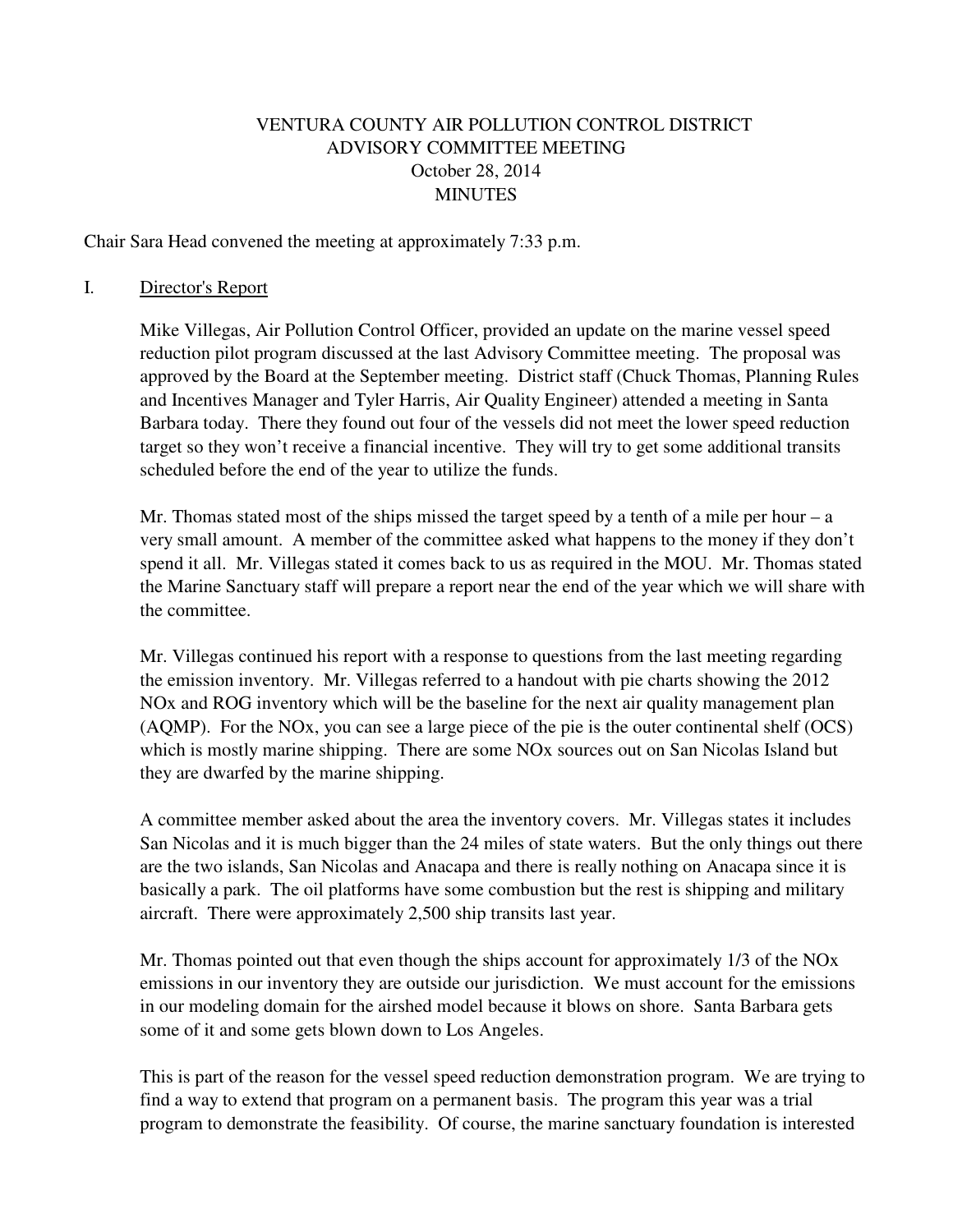in protecting whales. Fortunately their interest and our interest coincide on the ship speed issue. Santa Barbara has been working on this for a number of years but made no progress until now because it is out in federal waters.

Mr. Villegas stated the International Maritime Organization (IMO) did stick to the deadline of 2017 for cleaner engines in new ships. Russia and some other countries asked for a delay but the IMO ruled against them. Also starting January 1, 2015 the 24 nautical mile state requirement for clean fuels will be replaced by IMO standards that cover 200 nautical miles from shore. The whole western United States will be a controlled area under IMO. This is fuel specification that is just a minor help with NOx but it has a major impact on diesel particulate and sulfur oxides. The clean fuel requirement allowed the District to shut down its sulfur dioxide monitor because levels were too low to justify continued monitoring.

Committee members discussed the issue that the NOx from shipping impacts our ozone attainment but we have no ability to control the emissions. Committee Member Thomas Lucas asked how many of the 2,500 ships dock at our port. Staff did not know an accurate number off hand but most transit the channel to one of the ports at Los Angeles or Long Beach.

Committee Member Joan Burns stated this is a common problem for many jurisdictions. For example, when she was a regulator in Wisconsin emissions from east Indiana caused the Milwaukee area to be a nonattainment zone. There was nothing the regulators in Wisconsin could do. Committee Member Keith Moore stated there is something you can do. You can ask for credit. You should not be penalized for issues out of your control. We should drive it up our ladder and make sure it is well known that we are impacted by something we have no control over. If we are missing attainment by only a few tons and here is an area we have no control over that exceeds our need for attainment it is not fair.

Mr. Villegas stated he agrees it is not fair but he believed the Clean Air Act would need to be amended to allow us to remain out of attainment based on emissions outside of our jurisdiction. Mr. Moore said he believed we need to press this case forward to the State and our representatives and ask them to fix this so we are not penalized for something we cannot control.

Mr. Villegas stated Congressmen Alan Lowenthal from Long Beach (CA District 47) will be in Oxnard meeting with District staff and Santa Barbara APCD staff among others. He represents the area including the port of Long Beach and is very familiar with marine shipping issues. Mr. Villegas stated he and our Board have sent letters to the federal administration pushing for the IMO treaties. The District Board and the Santa Barbara Board are aware of this issue.

Mr. Moore asked when we will know what is needed to reach attainment. Mr. Villegas stated initial modeling runs should be completed early next year. Mr. Thomas stated the Air Resources Board (ARB) is doing performance runs now and will start real modeling runs for attainment demonstrations next year.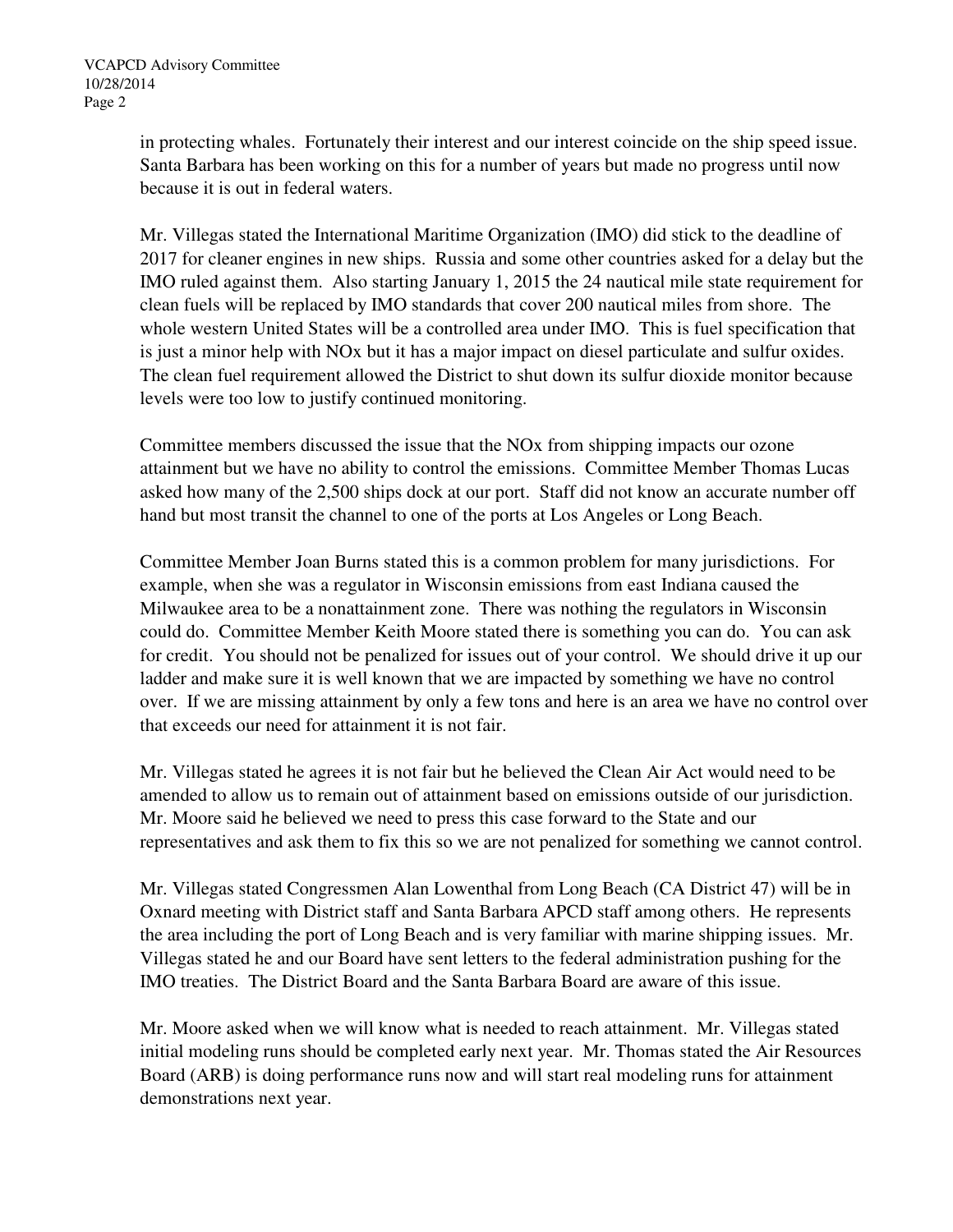Committee Member Randy Johnson asked how it would work if we were given some allowance for NOx outside of our control. Mr. Villegas stated he is not aware of any provisions in the Clean Air Act that allow for that flexibility. Mr. Lucas asked if we are close to reaching attainment, will slowing the ships down help. Mr. Villegas stated it will definitely reduce the NOx emissions if they slow down.

Mr. Moore asked what other areas on the chart are not under our control. Mr. Villegas stated onroad vehicles fall under state jurisdiction. Air districts and the state work together on the air quality management plan and state implementation plan. They are responsible for cars, trucks, buses, etc. and we handle stationary sources. So our control measures are all put together in the modeling run by ARB.

The fact that one piece of the NOx pie, on-road vehicles, is going to continue to drop is going to be a big help towards reaching attainment. Then the "other mobile" emissions will be dropping since we have federal help on locomotives and that type of thing. So actually, we have a situation where 75% of the emissions are not under our control. The Board is keenly aware that we control less than half of the emissions.

Mr. Moore observed this puts a major penalty on anyone that wants to live and work here. The District rules have a significant effect on local businesses, yet we are not getting any credit for the areas we do not control. We are simply penalizing ourselves.

Committee Member Alice Sterling asked if there is another discussion similar to this concerning airports and other large transportation nodes that other cities and counties do not have any jurisdiction over yet they are impacted. South Coast is a perfect example because they have the twin ports where a third of the shipping in the US occurs. The cargo drives right through the LA district on the 710 freeway. Then you have LAX which is one of the busier airports in the world. They are grappling with the same issues.

Mr. Johnson clarified the question about the issue of lack of control over these sources. Mr. Villegas stated that Committee Member Michael Kuhn forwarded him an article discussing an exceedance in the San Joaquin Valley where they had tracers showing some of the ozone precursors were from China. San Joaquin Unified Air Pollution Control District (SJVUAPCD) has asked for special dispensation to get the exceedance thrown out. Mr. Villegas will discuss this issue with the Director of SJVUAPCD next week.

Mr. Moore asked if we burn a lot of natural gas in Ventura County and what category will that fall under. Mr. Villegas stated we burn a fair amount of natural gas. It is covered under electric utilities which are 100% natural gas and other fuel combustion. Mr. Moore asked what the residential component is. Mr. Villegas stated it is included under other fuel combustion, the water heaters, residential heaters and stoves. It is a small portion and all residential heaters and water heaters are low NOx due to our point of sale rules.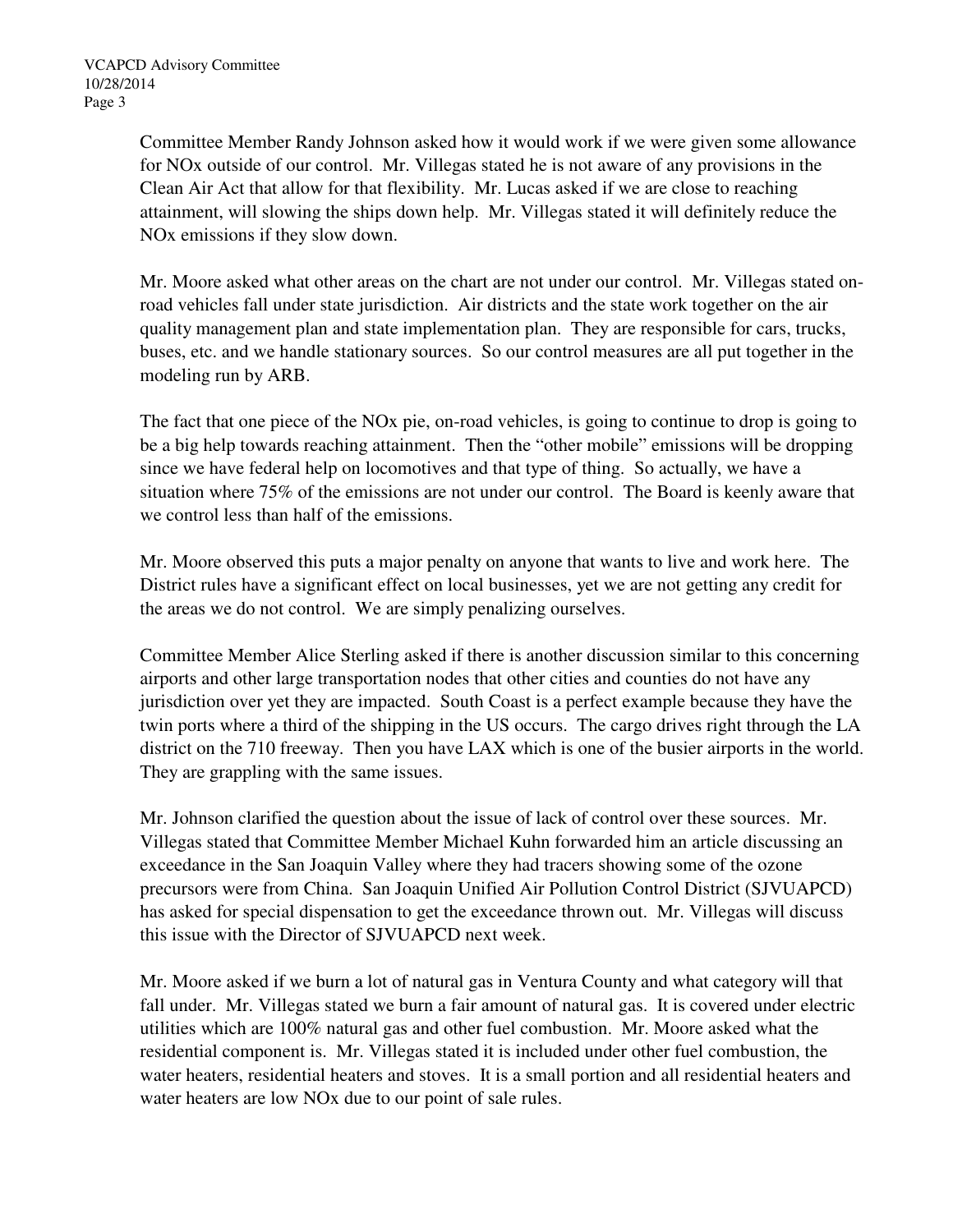VCAPCD Advisory Committee 10/28/2014 Page 4

That concludes the Director's Report.

## II. Call to Order

Chair Sara Head called the meeting to order at approximately 7:50 p.m.

## III. Roll Call

| Present        |                     |
|----------------|---------------------|
| Joan Burns     | <b>Thomas Lucas</b> |
| Robert Cole    | Paul Meehan         |
| Raymond Garcia | Keith Moore         |
| Sara Head      | <b>Richard Nick</b> |
| Randy Johnson  | Alice Sterling      |
| Michael Kuhn   | Steven Wolfson      |
| Kim Lim        |                     |

 Absent Martin Hernandez (excused) Hugh McTernan (excused)

Staff Mike Villegas Chuck Thomas Stan Cowen Tyler Harris

Public Richard Steck (Delta Liquid Energy) David Cortez Jr. (AmeriGas Propane)

## IV. Minutes

Chair Head commented that her first name is misspelled on the first page. A committee member pointed out two errors – on page 3 "closes" should be "closest" and on page 8 "Mandalay" is misspelled. Minutes were approved with the above changes. Ms. Sterling abstained since she did not attend the August meeting.

## V. Committee Comment

Committee Member Joan Burns stated she wanted to discuss an anti-idling ordinance. She knows the District does not regulate mobile sources but wants to know if, in theory, could the District set an anti-idling ordinance for individual cars. She knows there is one in place for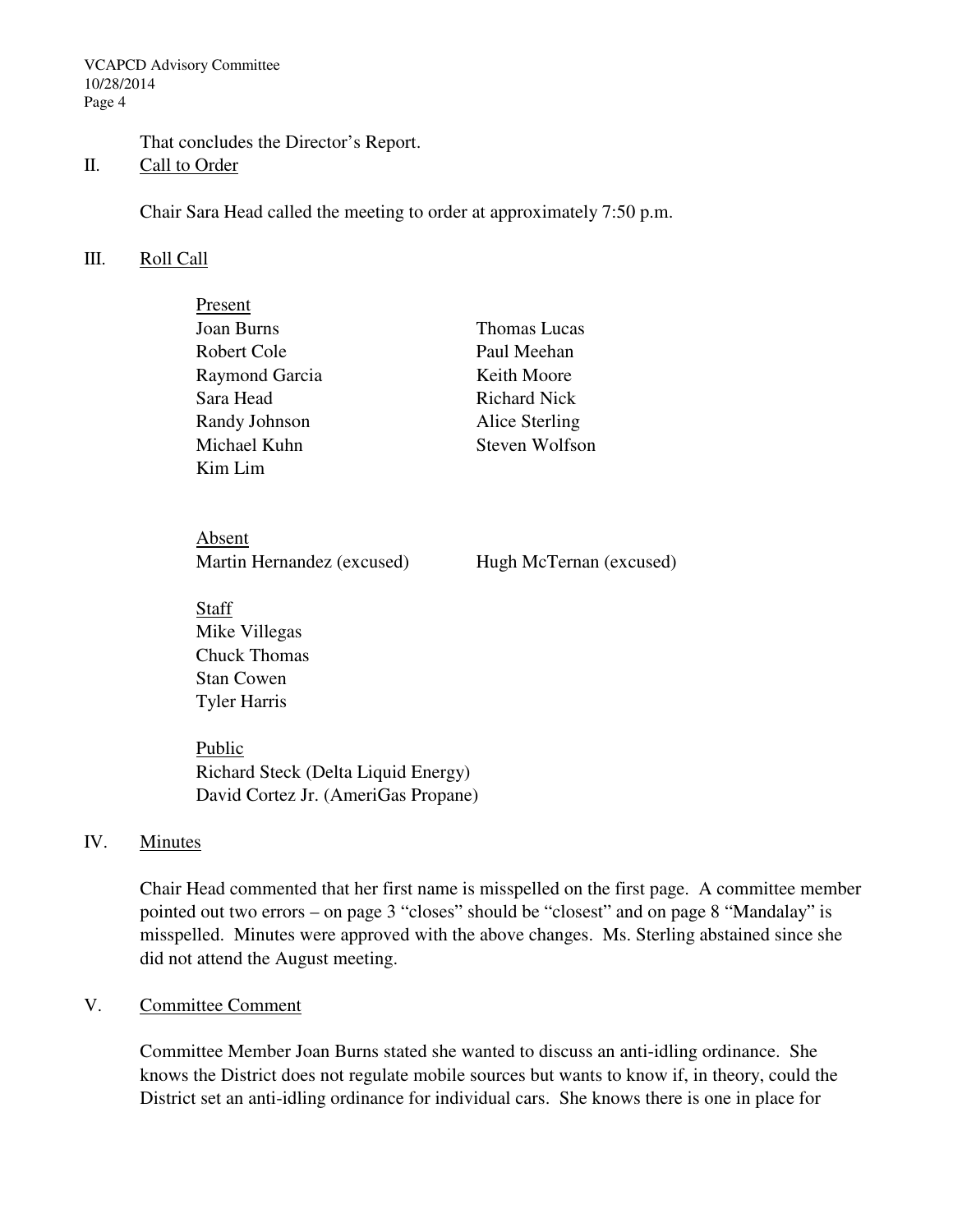trucks by the state. Mr. Johnson noted technology will eventually overshadow this because electric vehicles will automatically shut down and restart.

Ms. Burns acknowledged that but said we have had two periods of extreme heat and during both periods there was not a single day where she did not encounter at least one vehicle sitting in a parking lot running. She wonders if this might be an opportunity to partner with the safety community. In Wisconsin it is illegal to leave an unattended car running and the police will come after you for it because they do not want to deal with all of the stolen cars.

There is another big safety issue because one of the cars she saw running had children in it. If one of them inadvertently hit a vehicle control it could be very dangerous. She understands it is minor in comparison to shipping traffic or the rule proposal for review, but it is upsetting.

Mr. Villegas stated he remembers a paper that looked at whether it is better to sit in a line at the drive through at a fast food restaurant or to turn off the car and go inside. He could not remember the conclusion of the paper. Cars can create more pollution on startup rather than keeping them running. Ms. Burns asked if the issue could be brought up at a CAPCOA meeting. Mr. Villegas said he would do that next week.

Ms. Burns stated in Wisconsin they tried to pass an idling ordinance that was broader than just diesel fleet and it failed for political reasons. Mr. Villegas stated all of the county vehicles that the District uses have a sticker in them instructing the driver not to leave them idling. Mr. Kuhn stated he encountered a situation where there was a gathering of police officers with dogs, and all eleven of the police cars were running in the parking lot with dogs in them.

Mr. Villegas stated the City of Oxnard has an ordinance that if you leave your car idling in your driveway they will give a ticket. But that is based on safety and auto theft issues rather than pollution. Ms. Burns stated that a public information campaign could also be effective. Mr. Villegas stated it could be similar to one of the District's "don't top off" campaigns. It could be couched as a quality of life issue covering both safety and air pollution.

Mr. Moore noted this could be effective as a campaign at a large filling station like Costco where a bunch of cars are waiting in line idling. Ms. Sterling suggested installing conveyor belts like a car wash. Committee Member Kim Lim put the problem in a larger perspective as energy waste. The government building is vacant now but the air conditioning runs all night long.

Mr. Moore asked if there was any update on the timed traffic light issue. Mr. Villegas stated staff is monitoring the issue. He also noted legislation had been introduced to make it easier to fund signal synchronization projects but he could not recall if it passed.

Mr. Lim stated he thought there was already an idling rule. Mr. Villegas responded that the existing rule applies to diesel trucks and buses, and they are very good about shutting off now. The idling limit is 5 minutes. ARB asked districts to help with enforcement on that issue. Our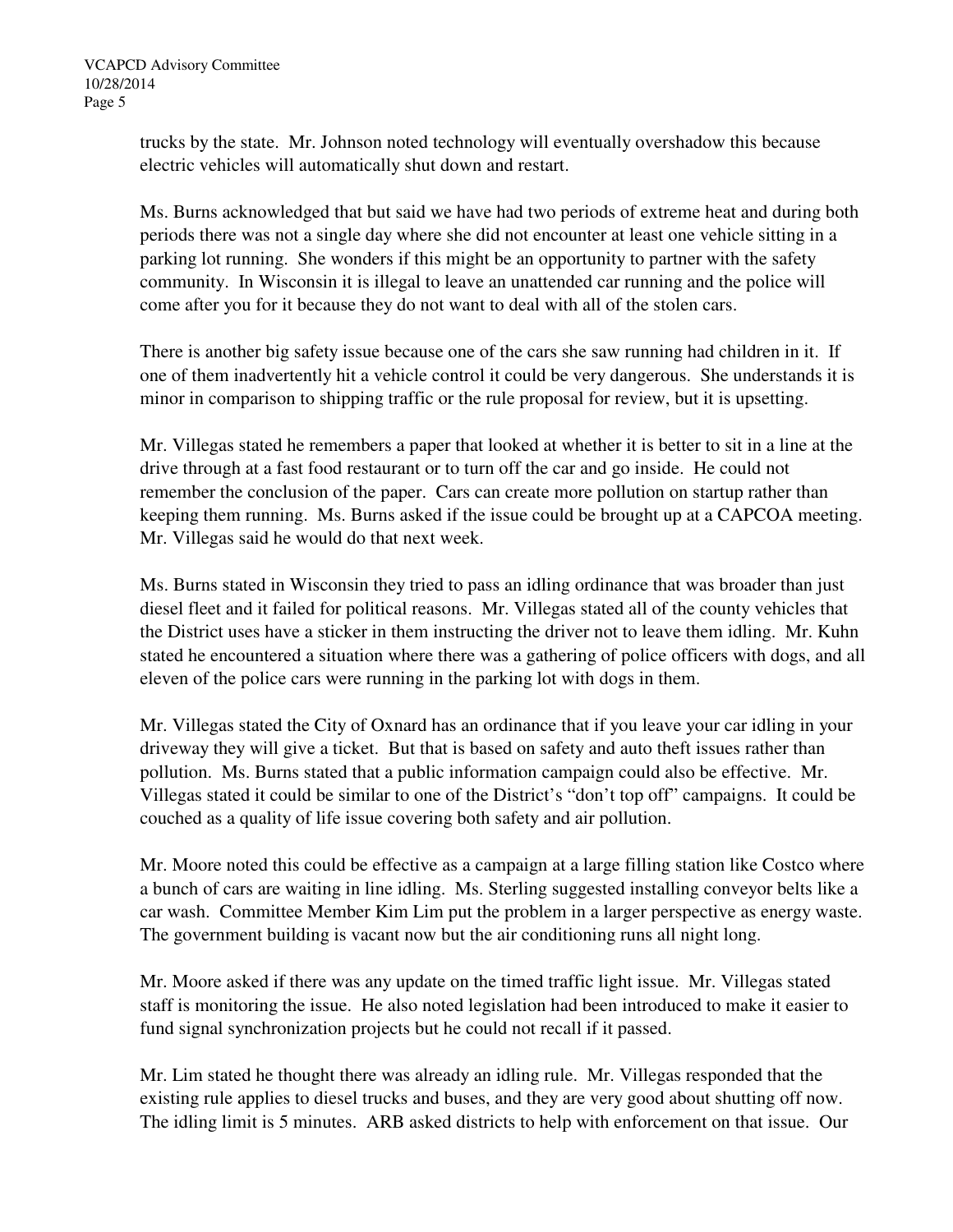enforcement staff had to get involved when we were getting noise complaints about trucks idling at Lowes and Home Depot stores, where the loading bays were right next to houses.

VI. Chairman's Report

There was no chairman's report.

## VII. Public Comment

There was no public comment.

## VIII. Old Business

There was no old business.

## IX. New Business

Mr. Villegas stated he thanked the committee last time for attending to deal with administrative issues and told you next meeting would have a rule with some meat to it. This meeting we have a rule that will achieve around 100 tons per year of reactive organic compound emissions reductions. This level of emission reduction is very significant at this stage of our air program.

Stan Cowen, Air Quality Engineer, gave a presentation on the proposed new rule, Rule 74.33 Liquefied Petroleum Gas Transfer or Dispensing. The basis for this rule is under state law, a requirement for all feasible measures under the California Clean Air Act (CCAA). The emission source is propane transfer. There are lots of uses of propane in the county and wherever people use propane in a combustion source they have to fill the tanks so there are emissions associated with that.

This rule was based on South Coast Air Quality Management District (South Coast or SCAQMD) Rule 1177. So we are piggy-backing on the work they did there. Another basis for the rule is the National Fire Protection Association (NFPA) Code 58, part of the fire code. We will discuss the proposed rule requirements, exemptions, emissions reductions and costs.

We are proposing to adopt the South Coast rule almost word for word with one big exception. We are reducing the reporting requirements, which are restricted to applying only to the larger facilities, the bulk plants that have the manpower to handle reports.

Health and Safety Code Section 40914 requires all feasible measures. We have a choice, either reduce emissions by 5% every year or adopt all feasible measures. This proposed rule is considered a feasible measure as required by this section. The rule is identified as feasible based on several factors:

• successful implementation by the South Coast;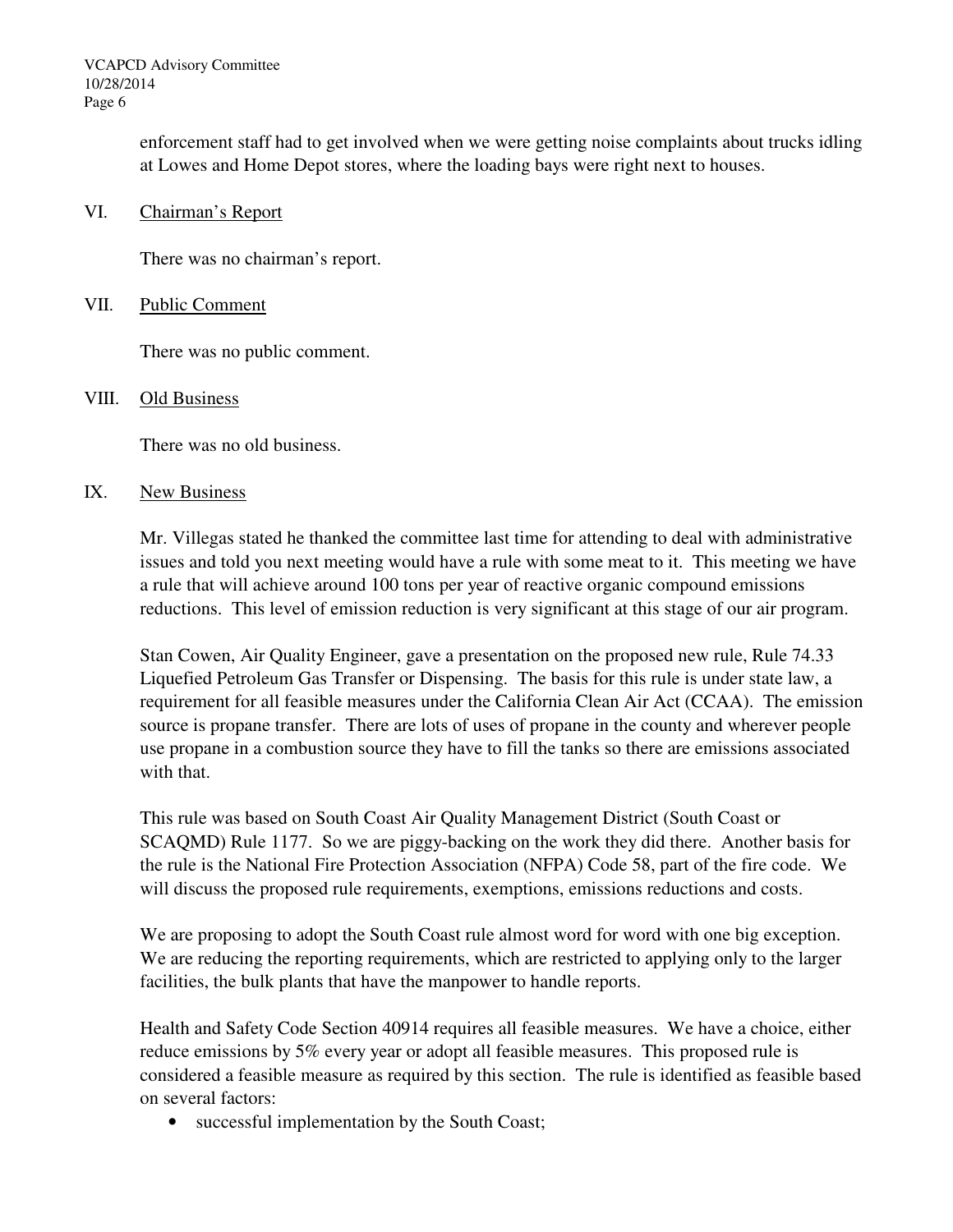- availability of low emission components, retrofits and replacement parts; and
- cost effectiveness (estimated by SCAQMD as \$0.85 per pound of ROC reduced).

New sources are typically required to spend up to \$9 per pound of ROC reduced, so this is much less expensive.

There are several sources of emissions in the inventory. Forklifts are a relatively large source. There are about 1,500 of them used by many different companies including warehouses, manufacturing, etc. The tanks must be filled so there are transfer emissions from that process. Residential furnaces use propane if they are off the natural gas grid. BBQ tanks, the small 20-lb cylinders are subject to the rule, except exchange cylinders are not affected since there are no emissions associated with the exchange program. They use a scale to determine if they are overfilled or not so there are no overfilling emissions.

Agricultural operations use propane in wind machines, flame weed control and standby generators. Oilfield service is a fairly large source. There are 45 portable tank degassing rigs and they must use propane as a fuel for the process heating since they are portable. This oilfield equipment has District permits. Portable asphalt batch plants also use propane for process heaters.

There are a handful of large bulk plants in the County. These are the largest facilities that handle propane in the county. The rule defines a bulk plant as any facility that has at least one propane tank with capacity of 10,000 gallons or larger. There are two emissions standards associated with bulk plants. The first is for vapor tightness during transfer; the standard is 10,000 ppm or lower using method 21 (portable hydrocarbon analyzer). The second standard for bulk plants is liquid tight – a liquid leak greater than 3 drops per minute or visible mist it is considered not liquid tight.

Two categories of components are subject to the rule in the proposal. One is the fixed liquid level gage (FLLG), also known as bleeder gages. The other is transfer connectors which includes valves and couplings. The proposed rule will require these components be retrofitted or replaced with low emission versions of these components.

FLLG are used to prevent overfill of tanks and cylinders. There is a dip tube that goes into the tanks or cylinder. When the liquid reaches the dip tube, liquid propane is forced through the tube out through a valve and an orifice.

When transfer lines (liquid supply lines or vapor return lines) are disconnected, they are opened to the atmosphere. Emissions are generated in that operation.

There are also potential leaks from this equipment. The proposal includes a leak detection and repair component to address emissions from leaks.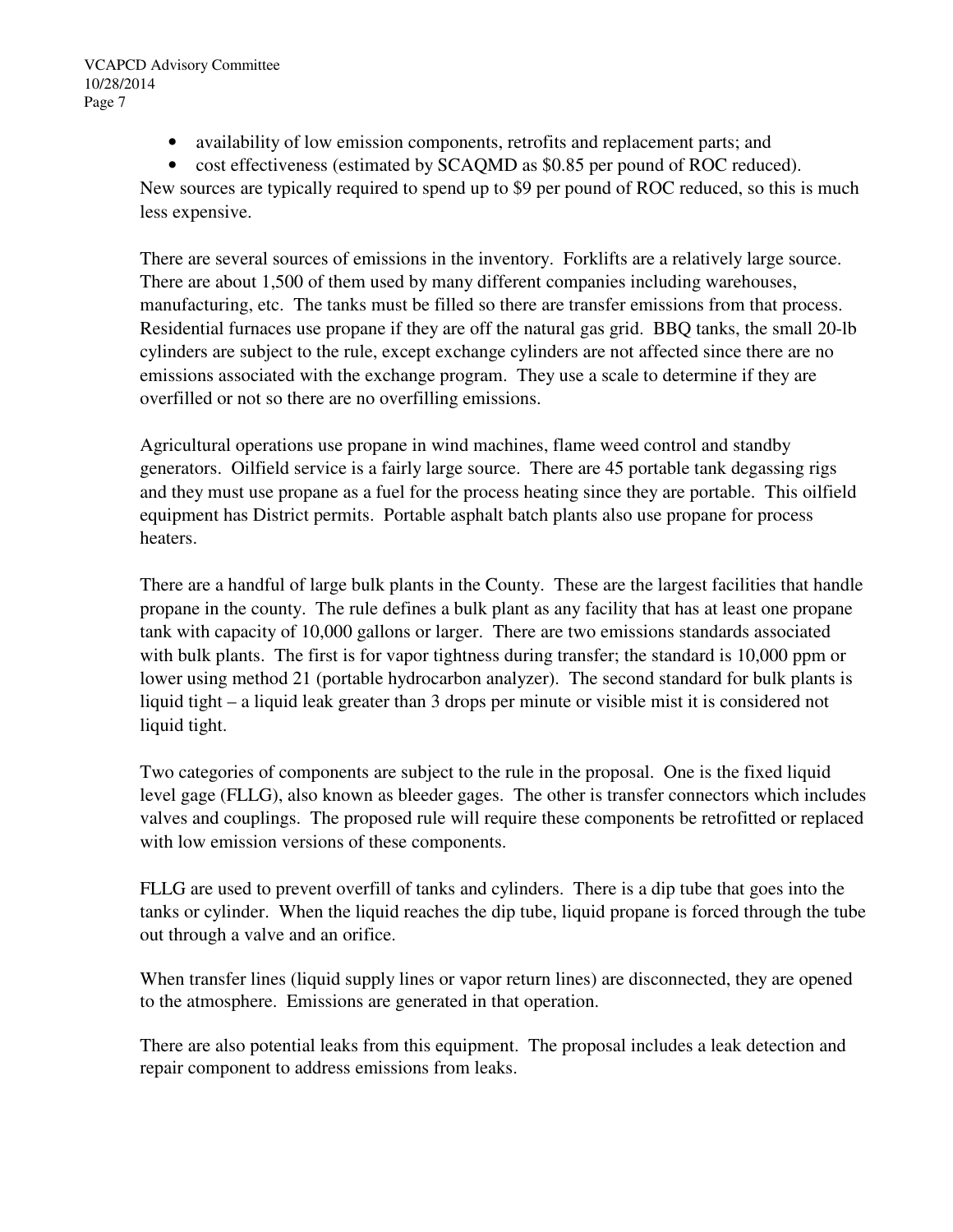SCAQMD Rule 1177 is the basis for this proposed rule. SCAQMD adopted Rule 1177 in 2012. They had seven working group meetings, 13 site visits and they worked closely with the Western Propane Gas Association (WPGA) during the rule development. We also worked closely with WPGA – they attended both of our workshops and we had numerous discussions with them.

SCAQMD estimated about 6 tons per day emissions so this is a significant emissions source at this late stage in rule development for them as well. The cost effectiveness of \$0.85 per pound does not include the cost savings of collecting the propane, which is a valuable fuel. The reduction of fugitive emissions will result in a cost savings and safety benefit.

The propane industry has been under numerous regulations mainly for safety and fire prevention. Propane is very flammable and is heavier than air. They add odorant to it just like natural gas so you can detect leaks. They are already regulated by DoT, CalOSHA and the Fire Code so they are quite familiar with regulations.

Rule 1177 requires retrofitting of the specified components with low emission versions. Valves, connectors and FLLG are being upgraded by this rule.

The proposed rule requirements are basically the same as the South Coast rule with the exception that the reporting requirements are limited to the larger bulk plants. The components that must be upgraded are the same as in the South Coast rule. The leak detection and repair (LDAR) requirements are similar to our oilfield rule 74.10.

We are not proposing to revise District Rule 23 – Exemptions from Permit. The equipment subject to the proposed rule does not currently require District permits and the proposal will keep that the same. No new permitting will be required for this equipment. The vessels are pressurized so they are not considered a significant source. However, there are significant emissions during the transfer operations so that is what this rule will regulate.

One exception is the oilfield tanker truck loading operations. These operations are currently subject to permit requirements. I had the opportunity to observe a loading operation at Aera Energy. They requested I visit to observe the lack of emissions. So we are proposing an exemption for these facilities based on the fact they are already regulated by existing rules 71.3 and 74.10. Rule 71.3 covers transfer emissions and Rule 74.10 has LDAR requirements. Aera currently has vapor recovery, primary and secondary overfill protection and nitrogen purge lines. There were very little emissions from the operation.

The leak detection and repair program applies to the bulk plants and the LPG dispensing facilities. So the large facilities and the smaller retail service dispensing facilities are covered. The proposal requires daily physical leak checks. Facilities must observe, looking for leaks or evidence of leaks, either by smell (due to odorant), hissing, frosting or staining. Also every 90 days must do a bubble test using a soap solution or EPA Method 21 which uses an analyzer. So they have a choice to use either type method.

There is an employee training requirement so they become aware of the rule and its requirements for recordkeeping, etc. Any component found leaking is removed from service and tagged. It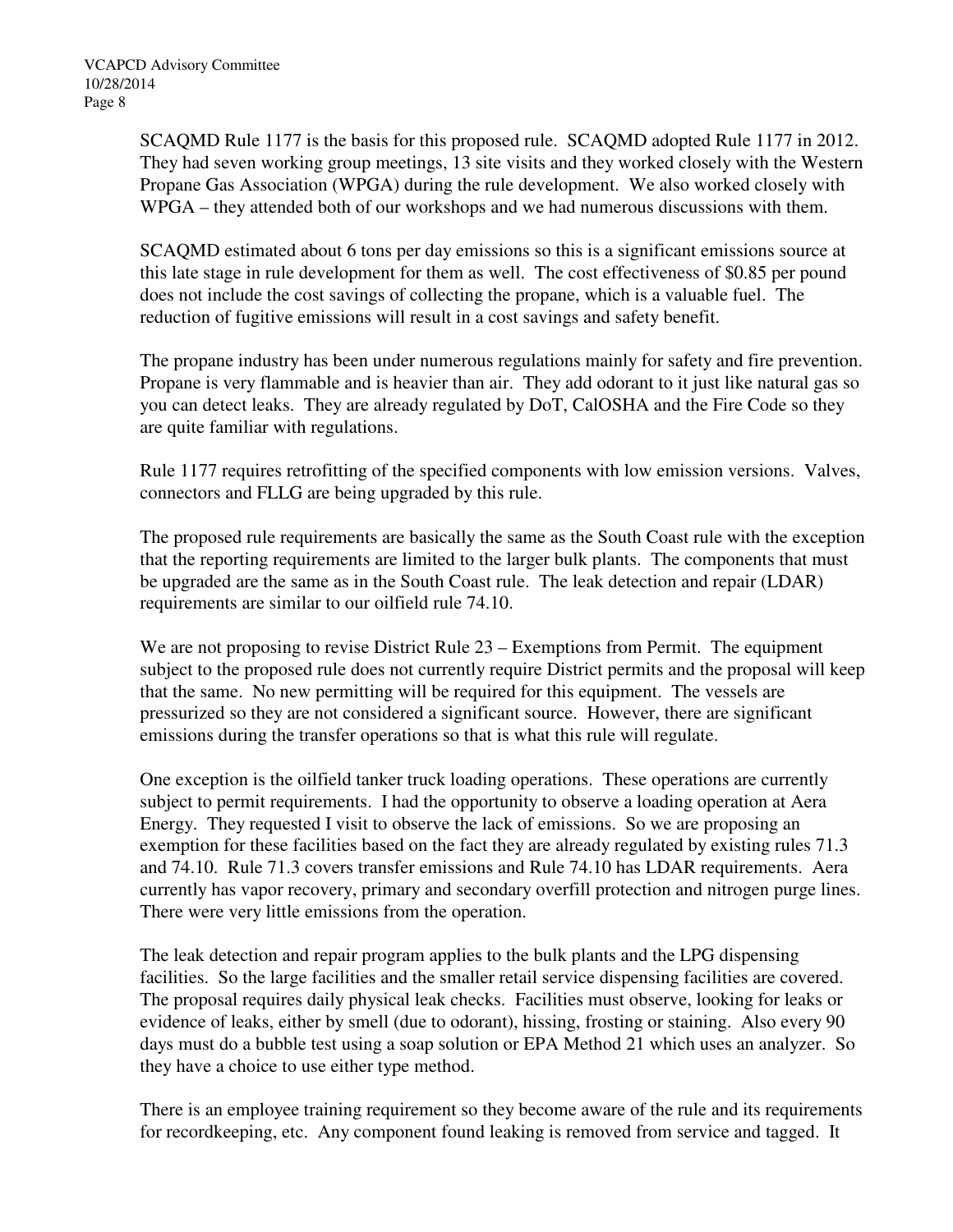must be repaired or the component replaced and re-inspected prior to returning to service. The requirements are typical of a LDAR program.

Operators must keep a record of each leak they find. They must keep the log for two years. The log must record the type of leak, date and time leak discovered, date and time leak repaired, name of person who performed the repair and their employer name and phone number, leaking component name and location and description of the repair. This requirement is straight out of the South Coast rule.

Since there are no permitting requirements, it is essential that we have some recordkeeping to show there is compliance with the rule. We are counting on purchase records for low emission FLLG and connectors. They need to keep the purchase records for five years. The records must identify the component, manufacturer, and number purchased. For bulk facilities, need vapor recovery equalization system and the need to keep records according to the manufacturer's specifications.

Additional records for compliance demonstration must show that the low emission components qualify as low emission. These should meet technical criteria established by the rule demonstrating the part is low emission.

For bulk plants only, there is a reporting requirement. They must report the inventory of low emission parts they have installed on their facility and their trucks, including FLLG and connectors.

Mr. Cowen described the parts showing pictures in the presentation. The diameter of the orifice for the FLLG will go from 0.055 inches for standard part to 0.025 inches for low emission part. Battelle Institute did a study for industry and found vapor emissions decreased by 74% and liquid emissions decreased by 59% just by changing the orifice size.

Ms. Sterling asked if the filling takes a longer time with the smaller orifice. Mr. Cowen stated it does take longer to fill larger tanks with the low emission FLLG.

Low emission FLLG must be installed on an estimated 2,000 residential and 280 commercial tanks in the county. Estimated cost is \$10 per part and \$50 for installation. The proposed deadline is January 1, 2017 to complete all installations. We are giving them extra time to come into compliance. Along with the low cost, this should make it more feasible to retrofit all tanks.

For forklifts, they can install low emission FLLG or use fill by weight or other alternative to prevent overfill. There are two methods – volume fill and gravity fill. Gravity fill is the slower method, because with the volume fill pump and motor you can force the gas through. The cost is about the same, but field tests show gravity fill is six time slower with low emission FLLG. In that case, facilities probably don't want to wait to fill the tanks. So there are alternatives. They can convert to fill by volume which involves a pump. They can use a cylinder exchange program or replace with a larger tank and add a pump and motor. Again the proposed deadline is January 1, 2017.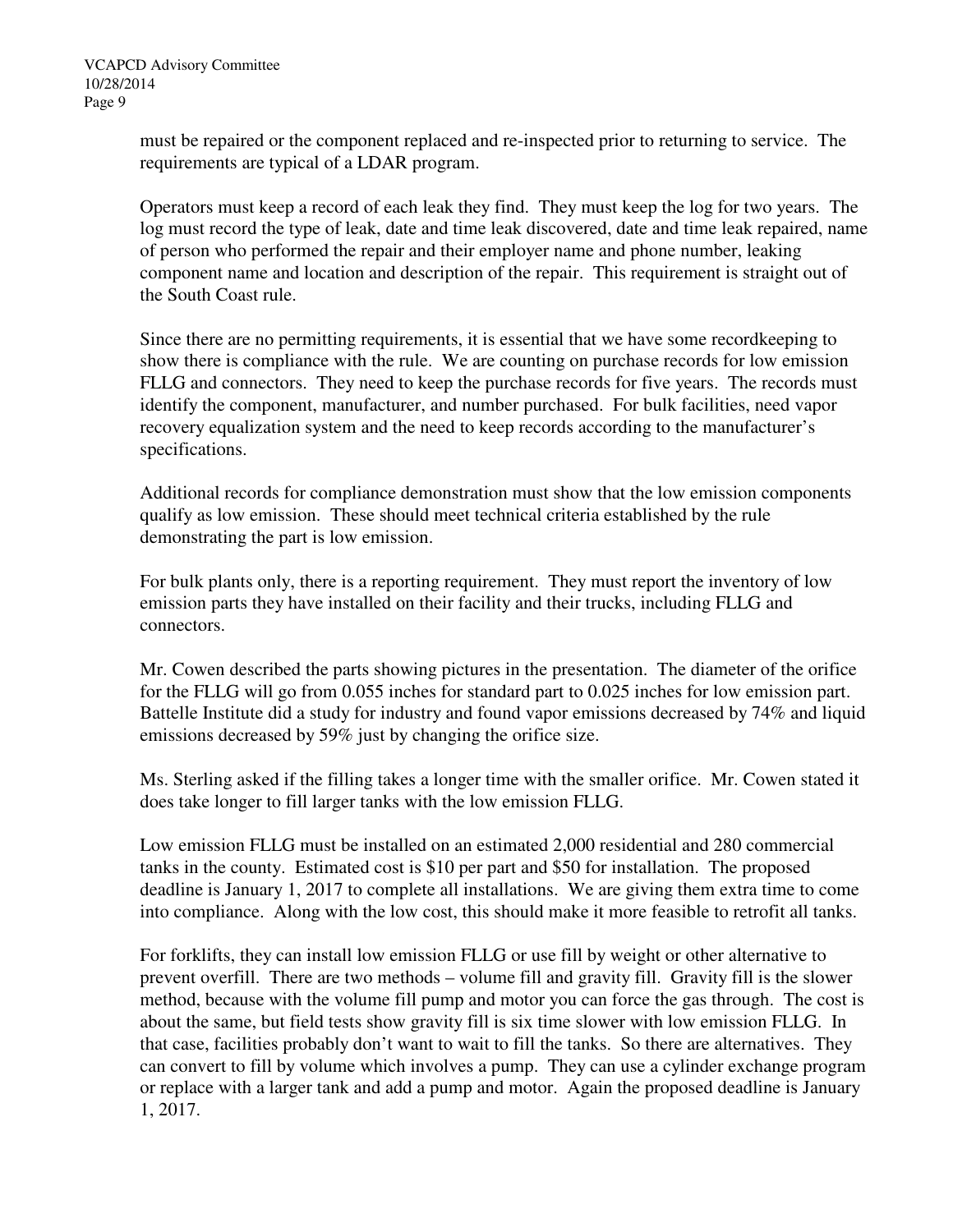So for forklifts there are options facilities must consider if they want faster filling. It may cost a lot more to change systems.

The other main source category is low emission connectors. The parts are available from several vendors. They are all off-the-shelf parts available from more than one source. Looking at 93% reduction in liquid emissions for one-inch hose fills, for example from a bobtail truck to customer tank or forklift cylinder filling. For filling 20-lb cylinders (BBQ cylinder) they achieve 98% less vented liquid.

There is a list of these low emission connectors in the staff report. The proposed rule will reference a table of compliance certified parts on the District's web site. The table came from the industry association. They have an incentive program where they provide 75% rebates on the low emission parts. As new parts become available, we will update the certified list of complying parts. The couplings and valves are defined as low emission in the South Coast rule as allowing a maximum of 4 cubic centimeters of emissions when disconnecting. That is the criteria to qualify for inclusion in the table.

Mr. Cowen discussed a slide with photographs of the difference between emissions from standard and low emission parts.

Another slide shows details of the BBQ cylinder valve. Since 2002 there has been a requirement for an overfill protection device float. These valves have primary and secondary overfill protection. The exchange program is not affected.

Mr. Moore asked for additional clarification on how the FLLG works. The level of liquid rises up to the dip tube. Once it hits the dip tube, when the valve is open liquid comes out of the orifice. The FLLG is only open during filling and is closed as soon as the tank is full. The FLLG is bleeding gas as long as the filling operation continues, that is why changing to a smaller orifice bleeds less. The float provides dual overfill protection and shuts off the flow once the tank is full.

The exemptions are right out of the South Coast rule. There are no new requirements for APCD permits. The rule does not apply to containers less than four gallons in volume. The 20-lb cylinders used for BBQ are five-gallon tanks. It does not apply to tanks installed in recreational vehicles (RV). Tanks storing fuel used for propulsion are not exempt. Equipment subject to oilfield rules 71.3 and 74.10 are exempt from the proposed rule.

Mr. Moore asked about the number of RV in the county and emissions from filling propane tanks on them. Mr. Cowen stated the rule applies to the RV tank if it is used to power the vehicle engine.

South Coast estimated 70% control overall. On that basis, the proposed rule will reduce propane emissions approximately 104 tons per year. Cost effectiveness of 85 cents per pound without including product savings.

Mr. Cowen summarized the presentation and asked for questions.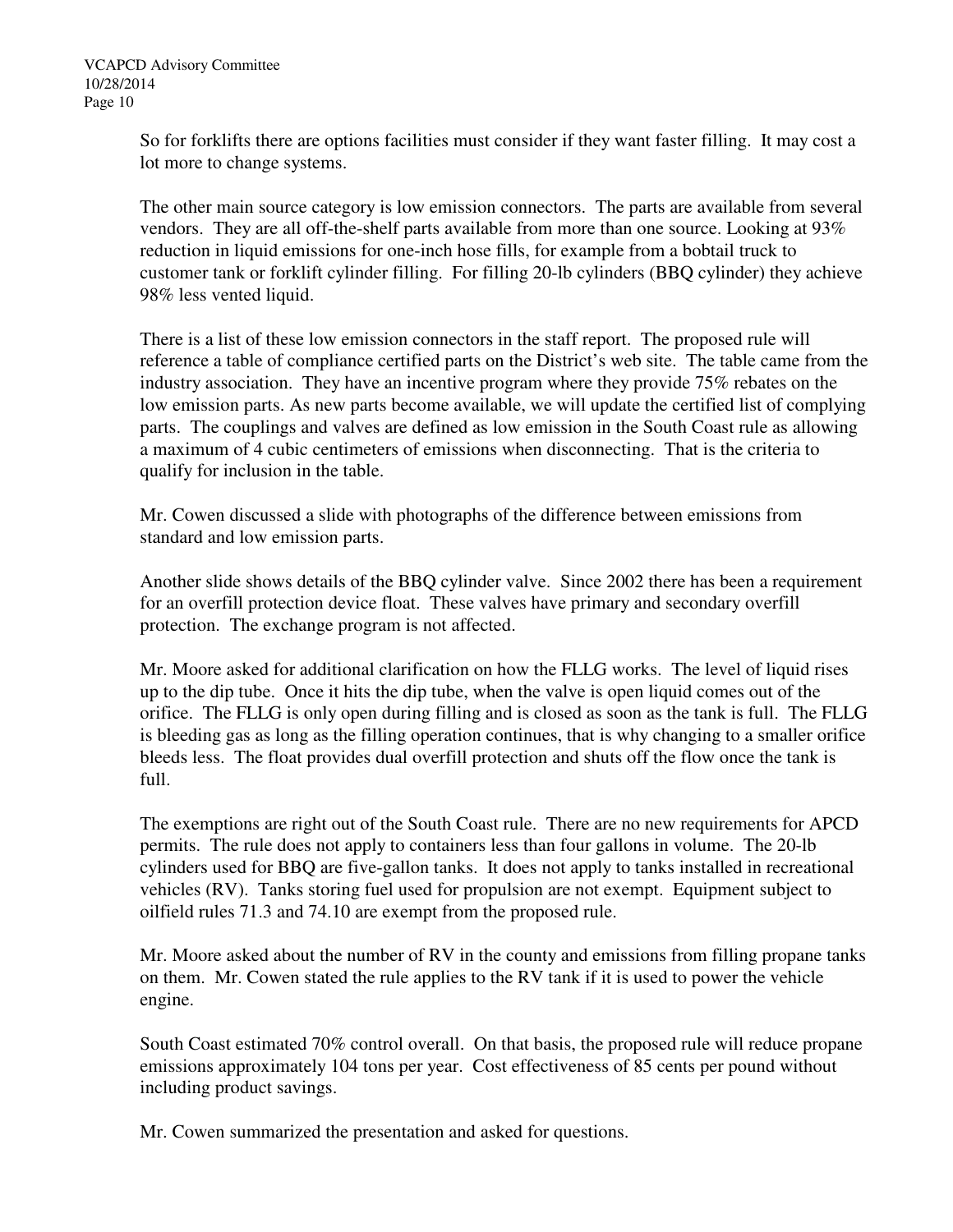Committee Member Steven Wolfson noted forklifts are a large contributor. He asked if any consideration had been given to converting to electric propulsion. Mr. Thomas stated that would fall under the jurisdiction of the California Air Resources Board. Mr. Wolfson said the electrical forklift technology is getting to the point where it is almost reliable. Mr. Lim stated most of their forklifts at Procter and Gamble are hydrogen fuel cell.

Mr. Wolfson asked if vapor recovery lines would be possible on portable cylinders, similar to gasoline vapor recovery. Mr. Johnson stated he believed the emissions would disperse too quickly to be captured with overhead capture. Mr. Cowen stated it would have to be some kind of pressurized system.

Mr. Moore asked about the pressure in the tanks. Mr. Richard Steck of Delta Liquid Energy, a major propane supplier, answered that it depends on ambient temperature and it can vary from 50 psi to 125 psi.

Mr. Wolfson also requested clarification on section B.2.c of the rule which allows "one or both". Mr. Cowen stated this allows them to over control without penalty. If the tank has a low emission FLLG, they can still fill by weight with the FLLG closed or use another alternative technology. Since the fill by weight technique is expensive, you have the choice to install a low emission FLLG.

Committee Member Paul Meehan questioned the meaning of some reduction strategy working. Mr. Cowen stated the wording is right out of the Health and Safety Code. Everyone is using the all feasible method alternative because no air district has been able to meet the 5% reduction every year.

Mr. Meehan also questioned the exemption of tanks installed on RV. Tanks installed on RV are exempt by the South Coast rule. If they cannot remove the tanks from the vehicle, it might be impossible to install a retrofit valve. Retrofits are required both on tank valves and on filling systems at dispensing stations.

Committee Member Richard Nick asked how the information will be dispersed to the general public. We have no idea how many tanks are in the county. Mr. Cowen responded that the propane industry will inform its customers. When the deadline comes, they will tell customers they cannot refill tanks that have not been retrofitted, similar to the valve retrofit in 2002 due to safety concerns. Since the tank is not worth the \$60 it costs for retrofit, public customers will exchange the tank, which typically costs \$20 for a full tank. BBQ tanks are a large part of the emission inventory so they must be captured in the rule.

Mr. Moore asked about how many tons of LPG are consumed annually in Ventura County. Mr. Cowen consulted the public attendees, who responded they sell over a million gallons of LPG per year. LPG is approximately 4 pounds per gallon, so if a million gallons is sold per year that equates to 2000 tons of LPG combusted annually.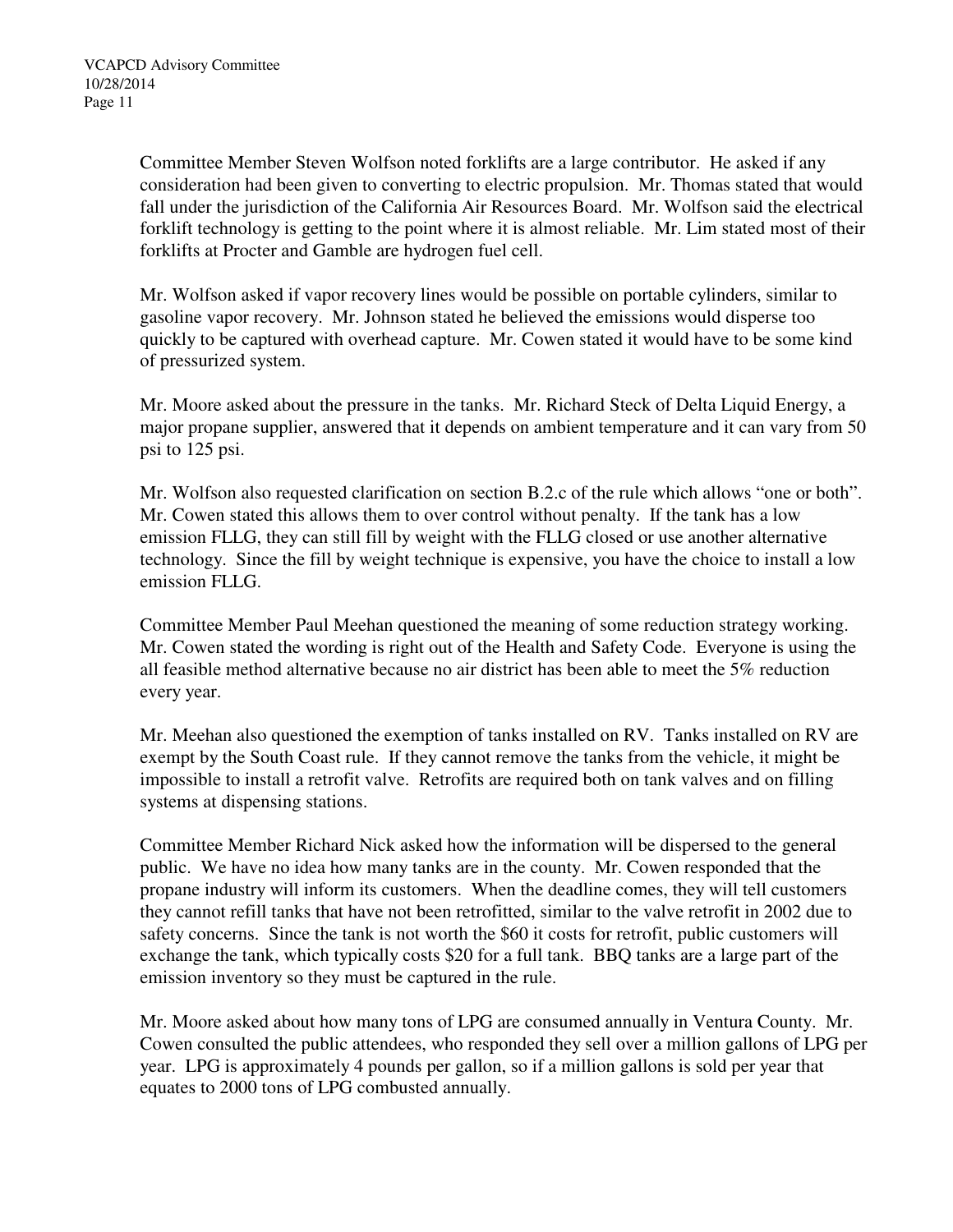Mr. Moore asked for clarification on the terms reactive organic compounds (ROC) and reactive organic gases (ROG). Mr. Villegas responded that the terms are interchangeable, but in the planning world people tend to use ROG while in the rules world we use ROC.

Mr. Moore asked about other control efforts for ROC and mentioned an increase in natural gas vehicles. Mr. Cowen stated natural gas is methane, which is not an ROC so natural gas is exempt from ROC emission control efforts because it does not form ozone. Mr. Johnson noted that the same emission controls used on gasoline vehicles such as catalytic converters will also be used on natural gas vehicles. Mr. Moore clarified his question asking what other compounds are considered ROC and what emission controls are in place. Mr. Villegas responded that solvents are a large slice of the ROC pie, such as cleaning solvents, degreasers, solvents used in paints and adhesives, gasoline which is controlled with phase 1 and phase 2 vapor recovery, and pesticides which fall under the Department of Pesticide Regulation.

Many sources of ROC are subject to other District rules. The District has rules covering coatings, oilfields which are a large source of ROC, gasoline transfer and dispensing, and even consumer products such as hair spray and deodorant. The emissions from LPG transfer that will be regulated by the proposed rule are considered part of the petroleum industry emissions.

Ms. Burns asked about information on enforcement and compliance in the SCAQMD and what is the reason for some of the recordkeeping requirements. She said she appreciated that we reduced some of the paperwork requirements and that everyone needs to prove compliance by keeping records, but she questions the need for an annual report after 2017 and the need to keep records of fixing leaks as opposed to just tagging them out. There seems to be a lot of recordkeeping requirements for what part is replaced and on what date and she is curious if SCAQMD has been enforcing this and are people complying.

Mr. Cowen responded that according to the WPGA, the trade association for the industry, they found the recordkeeping to be reasonable. Once facilities conducted the leak detection program for several months and fixed all of the leaks, then they no longer find many. The recordkeeping becomes more manageable after the initial leaks have been repaired.

Ms. Burns requested more justification for the annual report, saying a one-time certification might be sufficient. Mr. Cowen stated the reporting requirements in the South Coast rule affect a lot more facilities. The reporting requirements in the proposed rule only affect the four or five bulk plants in Ventura County which are larger companies like AmeriGas. The facility on Vineyard visited by Mr. Cowen stated they are already in compliance with the South Coast rule. They may already have the records available.

Ms. Burns also asked about industry comments during the workshop and conference call and any concerns expressed. Mr. Cowen stated the main concern, since we are right next to LA County, was that the rules be consistent. A lot of the propane comes from LA County – they have plants and bring delivery trucks to Ventura County. They wanted to make sure the two rules were similar so it is easier to comply with both. We did receive comments from EPA that we needed to move closer to the South Coast rule. There was concern about including the smaller facilities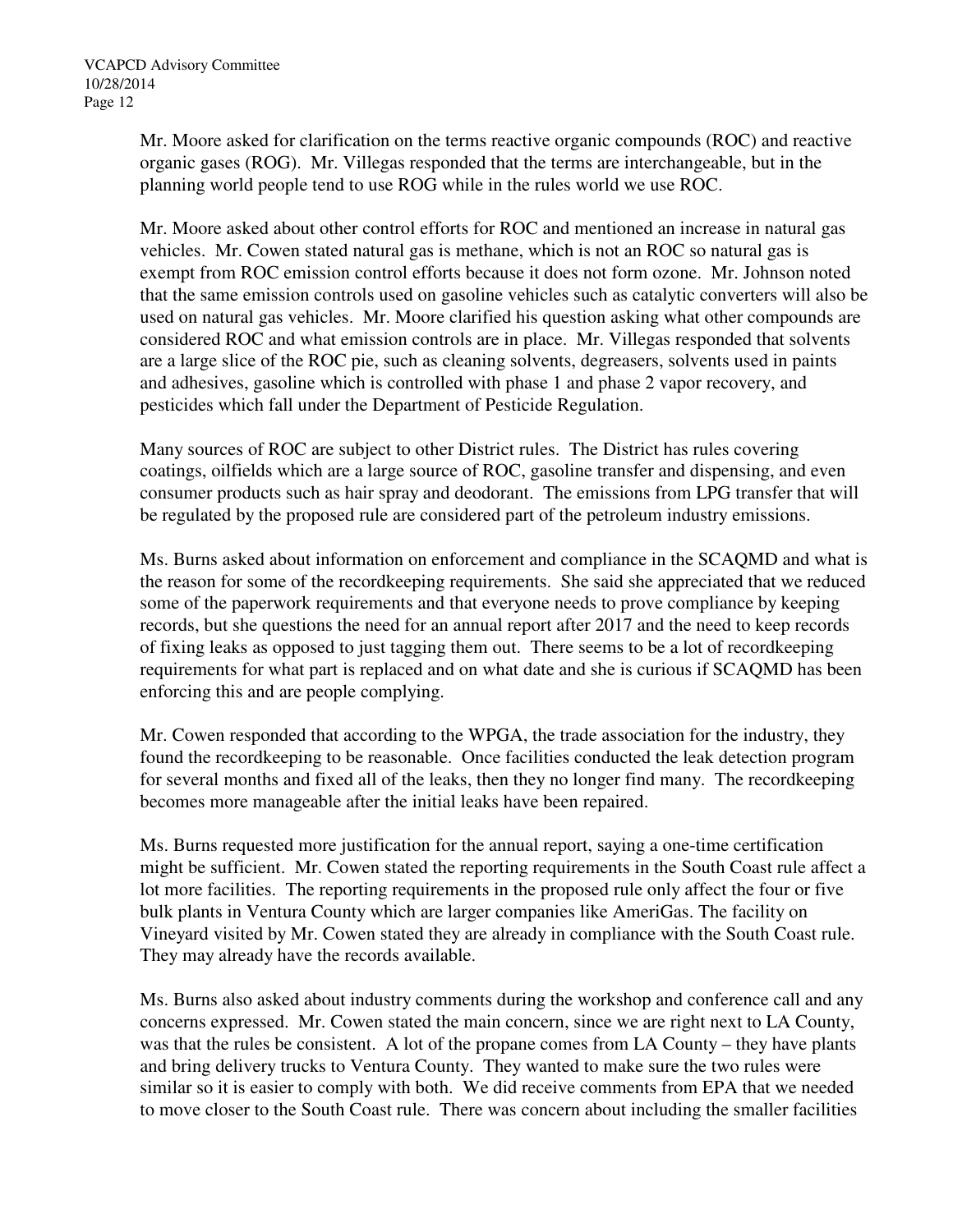in the reporting requirements so we excluded them. The only complaints were that they needed additional time to come into compliance.

Mr. Cowen asked the industry representatives in attendance if they had any comments or concerns they wanted to add. Mr. Richard Steck made a comment that he believed the proposed rule's recordkeeping requirements might be more stringent than Rule 1177. He mentioned page 5 of the proposed rule requires records of inspections where he believes the South Coast rule only requires records of repairs. They examined the text of both rules. There was discussion of the requirements and intent among several committee members, staff and Mr. Steck. It was determined that the proposed rule requires records of inspections at bulk loading facilities and transfer and dispensing facilities and not at delivery sites. Therefore, Mr. Steck agreed that the requirement to keep records of the quarterly inspections was acceptable.

Ms. Sterling stated there might be insurance requirements for inspections. Mr. Steck stated that as part of standard industry practice for many years they do safety checks at the beginning of every shift. Certain safety criteria need to be met. These standards have been in place for a long time.

Committee Member Raymond Garcia made a motion to recommend approval of the proposed rule as presented. Committee Member Randy Johnson seconded the motion. The Chair allowed additional committee discussion.

Mr. Meehan asked about filling the 20-lb tanks and if the vapor remaining inside is displaced when adding liquid to the tank. If so, the size of the orifice would not matter because all of the vapor must be displaced anyway. Would that mean all of the emissions reductions come from restricting the liquid that is emitted when the tank reaches the full level? Mr. Cowen stated Battelle conducted an emissions test and found vapor and liquid emissions reductions. Also, liquid emissions are much greater amount of material than vapor emissions.

Mr. Steck stated all of the vapor does not need to be displaced when filling a tank. Some vapor will be compressed and any pressures over 30 psi will liquefy the vapor. If less vapor is emitted during filling, then more of it will be compressed back into liquid when the tank is full.

Mr. Lucas asked the industry representatives if the public will see additional cost because of this rule. Mr. Steck stated that by 2017 a lot of homeowners with BBQ tanks will be forced to exchange their cylinders to get upgraded valves. It will be less hassle and about the same expense to buy a new tank rather than retrofit the existing tank. Mr. Meehan asked if they could just replace the little screw with the orifice. Mr. Steck stated that might be possible but there is currently no low emission FLLG manufactured for BBQ cylinders. All of our large storage tanks, cargo tanks and domestic tanks are or will be compliant. But he is not aware of a compliant piece of equipment that is available for the BBQ cylinders.

Mr. Steck stated the larger companies are mostly already compliant with their equipment. In Ventura County his company became compliant when the South Coast rule went into effect to take advantage of the rebate money.